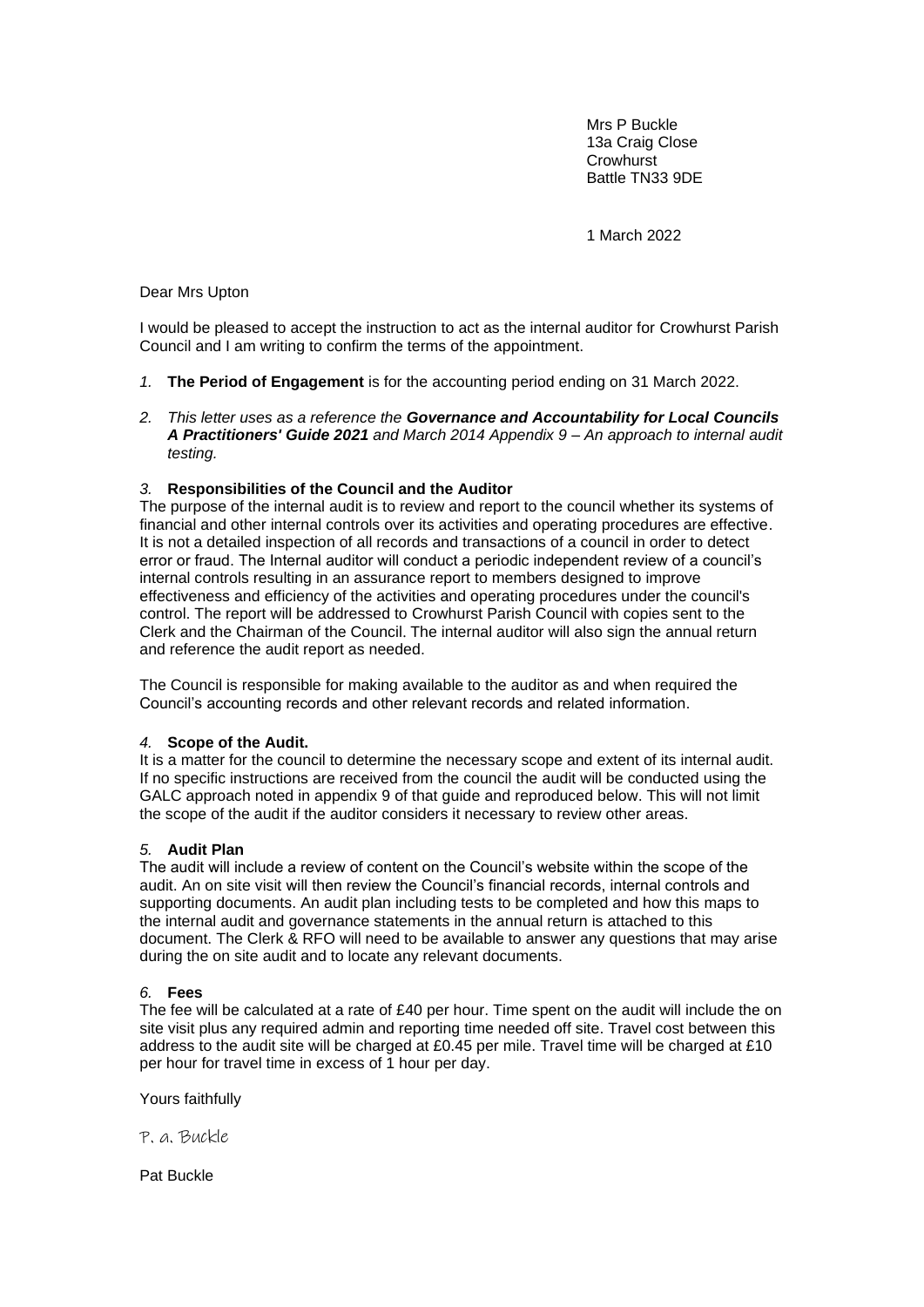# **Appendix 9 – An approach to internal audit testing**

| <b>Internal Control</b>                                                     | <b>Suggested testing</b>                                                                                                          |  |
|-----------------------------------------------------------------------------|-----------------------------------------------------------------------------------------------------------------------------------|--|
| Proper bookkeeping                                                          | Is the cashbook maintained and up to date?                                                                                        |  |
|                                                                             | Is the cashbook arithmetic correct?                                                                                               |  |
|                                                                             | Is the cashbook regularly balanced?                                                                                               |  |
| a) standing orders and financial<br>regulations adopted and applied;<br>and | $\bullet$<br>Has the council formally adopted standing orders and financial<br>regulations?                                       |  |
| b) payments controls                                                        | Has a Responsible finance officer been appointed with specific duties?                                                            |  |
|                                                                             | Have items or services above the de minimus amount been competitively<br>purchased?                                               |  |
|                                                                             | Are payments in the cashbook supported by invoices, authorised and<br>minuted?                                                    |  |
|                                                                             | Has VAT on payments been identified, recorded and reclaimed?                                                                      |  |
|                                                                             | Is s137 expenditure separately recorded and within statutory limits?                                                              |  |
| Risk management arrangements                                                | Does a review of the minutes identify any unusual financial activity?<br>$\bullet$                                                |  |
|                                                                             | Do minutes record the council carrying out an annual risk assessment?                                                             |  |
|                                                                             | Is insurance cover appropriate and adequate?<br>٠                                                                                 |  |
|                                                                             | Are internal financial controls documented and regularly reviewed?                                                                |  |
| <b>Budgetary Controls</b>                                                   | Has the council prepared an annual budget in support of its precept?                                                              |  |
|                                                                             | Is actual expenditure against the budget regularly reported to the council?                                                       |  |
|                                                                             | Are there any significant unexplained variances from budget?                                                                      |  |
| <b>Income Controls</b>                                                      | Is income properly recorded and promptly banked?                                                                                  |  |
|                                                                             | Does the precept recorded agree to the Council Tax authority's<br>notification?                                                   |  |
|                                                                             | Are security controls over cash and near-cash adequate and effective?                                                             |  |
| Petty cash procedures                                                       | Is all petty cash spent recorded and supported by VAT invoices/receipts?                                                          |  |
|                                                                             | Is petty cash expenditure reported to each council meeting?                                                                       |  |
|                                                                             | Is petty cash reimbursement carried out regularly?                                                                                |  |
| <b>Payroll Controls</b>                                                     | Do all employees have contracts of employment with clear terms and<br>conditions?                                                 |  |
|                                                                             | Do salaries paid agree with those approved by the council?                                                                        |  |
|                                                                             | Are other payments to employees reasonable and approved by the<br>council?                                                        |  |
|                                                                             | Have PAYE/NIC been properly operated by the council as an employer?                                                               |  |
| Assets controls                                                             | Does the council maintain a register of all material assets owned or in its<br>٠<br>care?                                         |  |
|                                                                             | Are the assets and Investments registers up to date?                                                                              |  |
|                                                                             | Do asset insurance valuations agree with those in the asset register?                                                             |  |
| <b>Bank Reconciliation</b>                                                  | Is there a bank reconciliation for each account?<br>٠                                                                             |  |
|                                                                             | Is a bank reconciliation carried out regularly and in a timely fashion?                                                           |  |
|                                                                             | Are there any unexplained balancing entries in any reconciliation?                                                                |  |
|                                                                             | Is the value of investments held summarised on the reconciliation?                                                                |  |
| Year-end procedures                                                         | Are year end accounts prepared on the correct accounting basis (Receipts<br>$\bullet$<br>and Payments or Income and Expenditure)? |  |
|                                                                             | Do accounts agree with the cashbook?                                                                                              |  |